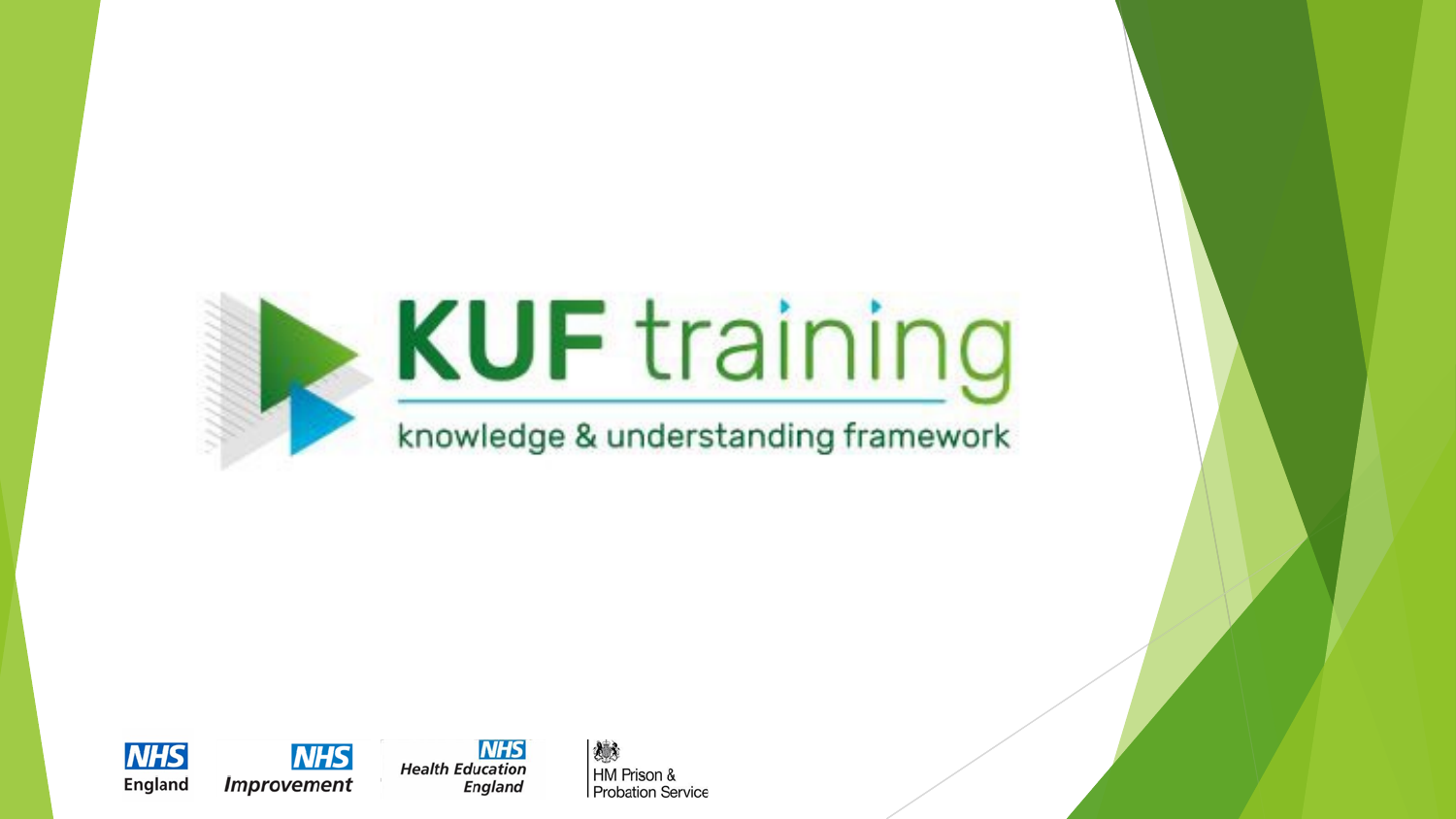#### **What is KUF?**

 The Knowledge & Understanding Framework (KUF) provides innovative coproduced and co-facilitated training programmes designed to build the confidence and competence of staff working with people with complex emotional needs associated with a diagnosis of 'personality disorder'.

#### **Primary Aim**

 KUF is a national training programme designed to develop the skills and knowledge of the workforce across the health, criminal justice and voluntary sectors to support people who have complex emotional needs associated with a diagnosis of 'personality disorder'.

#### **The National KUF Hub**

- The National KUF Hub is a partnership between West London NHS Trust, the Anna Freud National Centre for Children and Families and University College, London.
- Commissioned by **NHSE/I, HMPPS and HEE,** its central task is to quality assure the KUF training programme and to form the cornerstone of the KUF Community.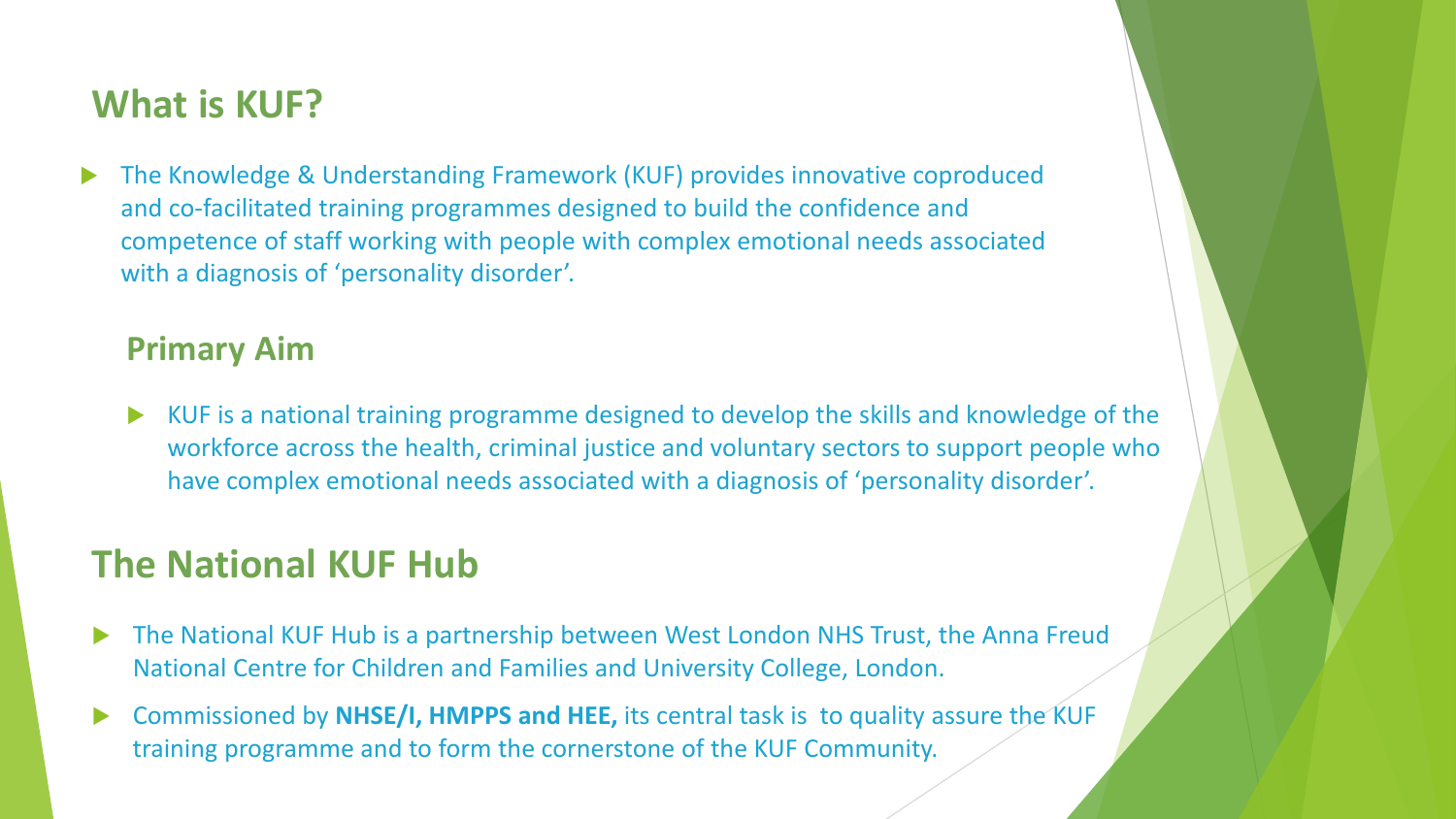

### **What is KUF training?**

KUF is a fully coproduced and co-facilitated training programme with trainers with lived experience working alongside trainers with clinical/practitioner experience.

The KUF programme is underpinned by a set of key principles, including:

- ▶ Coproduction
- **Diversity**
- Trauma-informed
- **Psycho-socially driven**
- Relational practice
- Reflection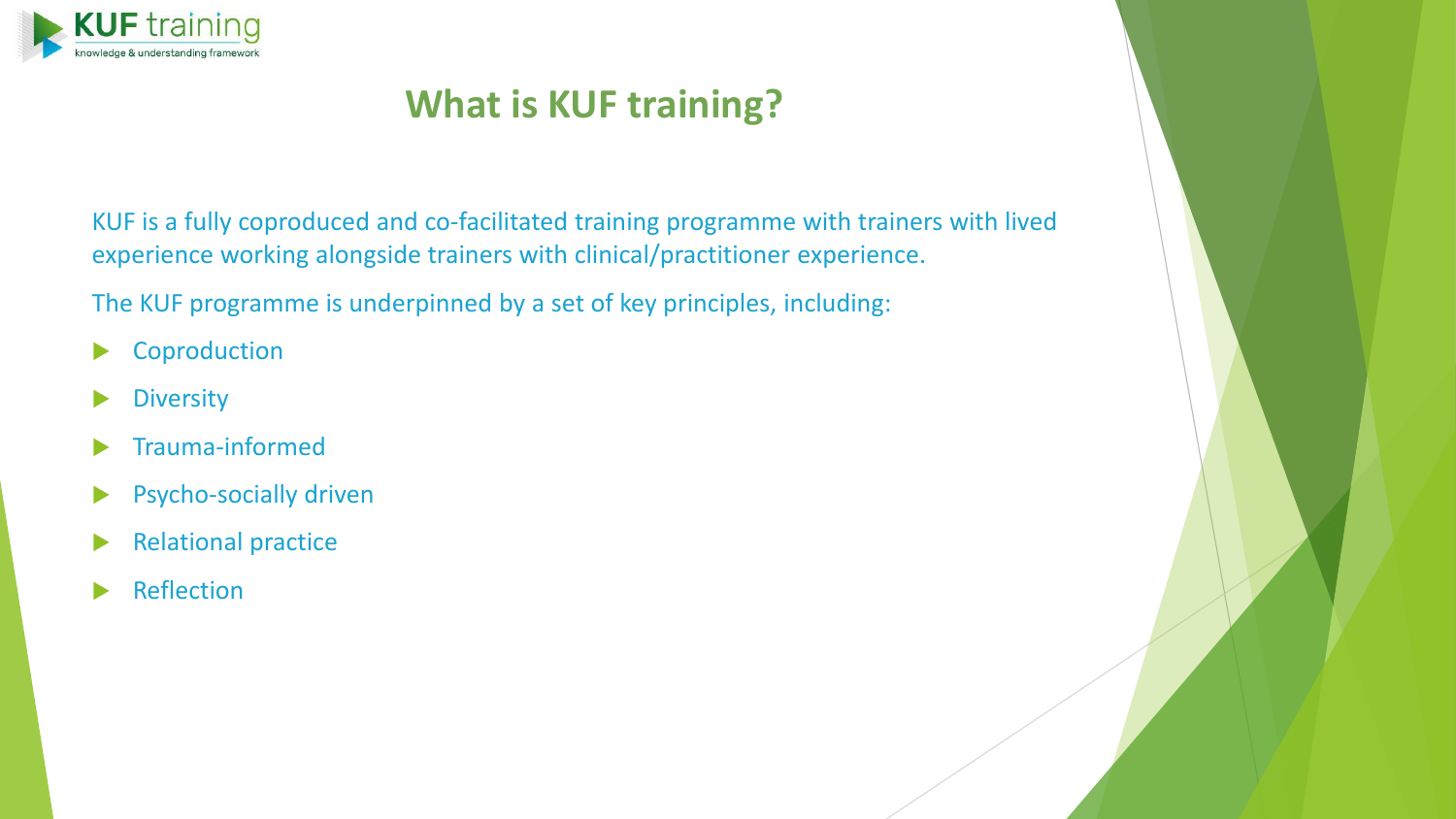

#### **Overview of KUF Training Programmes**

The Knowledge & Understanding Framework (KUF) training will be of benefit to anyone who works with people with complex emotional needs associated with a diagnosis of 'personality disorder', including professionals from the health and voluntary sectors working in the community and those working on the Offender Personality Disorder Pathway (OPDP).

- A variety of KUF training courses are available. These include:
- **KUF 1-day Awareness Training**
- **KUF 3-day Awareness & Skills Development**
- **KUF 2-day Specialist Training – Criminal Justice**
- **WKUF+ 4-day Specialist Training – Supporting Women in Secure Settings**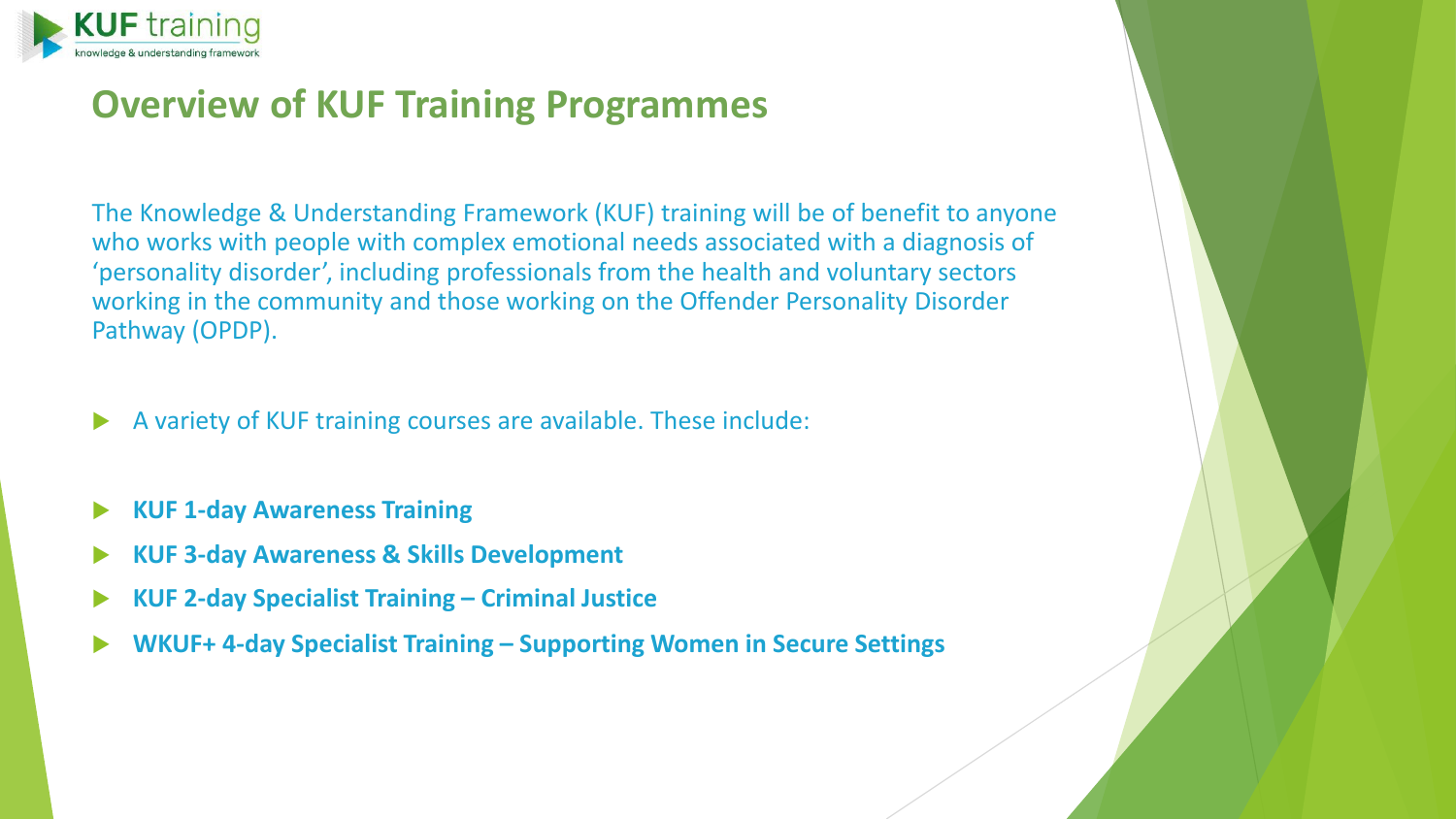

## **KUF 1-day Awareness Training for People working in Non-Clinical Roles**

- Designed to support non-clinical staff working with people with complex emotional needs, this course:
- Explores key models for understanding how relational difficulties develop
- Considers interpersonal dynamics commonly encountered and reactions and responses to these
- Explores ways of effectively managing the challenges of working with people with complex emotional needs, including how to develop a compassion-centred approach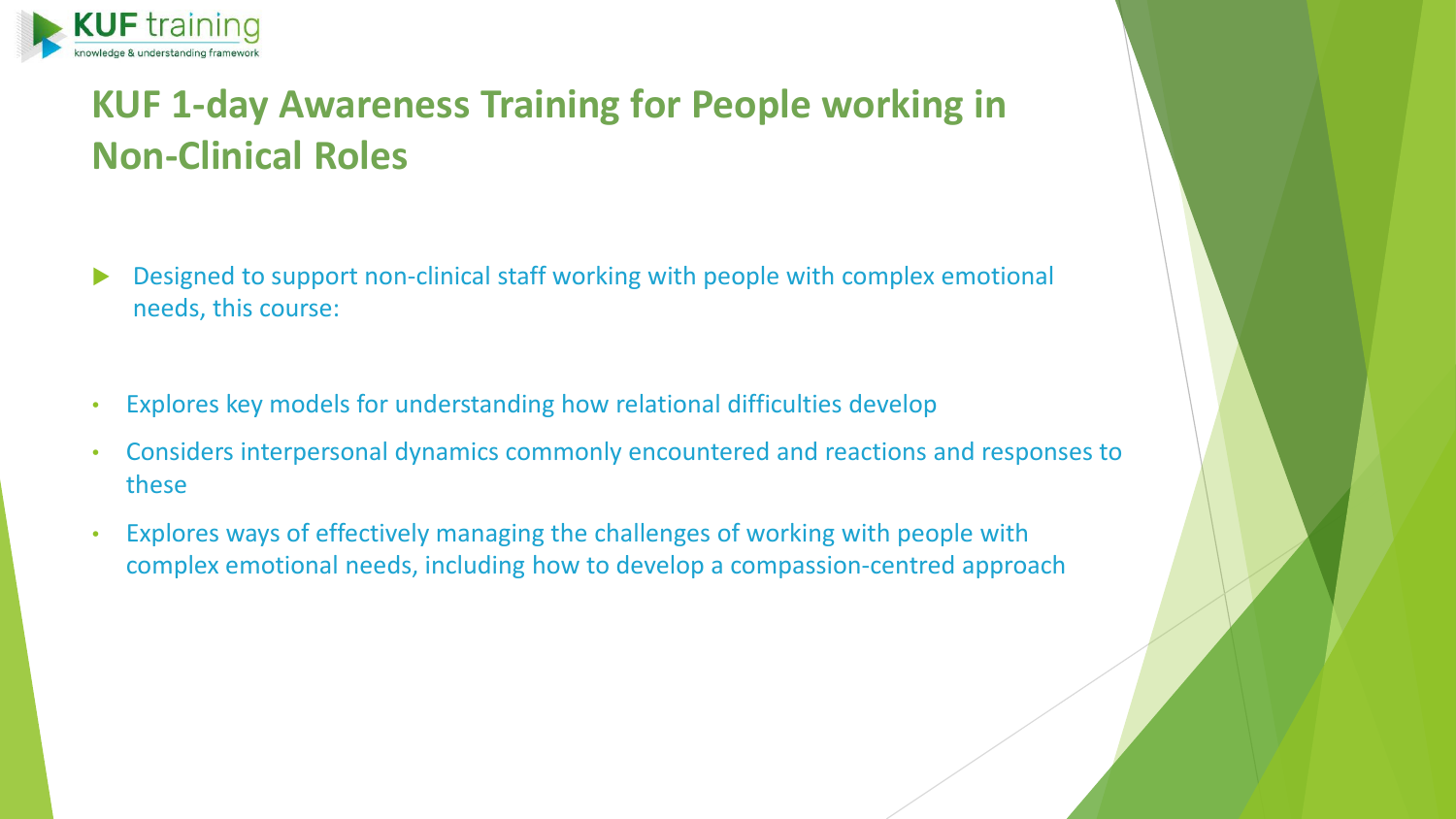

### **KUF 3 day Awareness & Skills Development**

- Designed to support people working in multiagency settings, including mental health, social care and housing services, this course:
- Explores different perspectives around relational difficulties, dispelling myths around complex emotional needs.
- Explores different ways of understanding complex emotional needs, examining how someone's past experiences can affect their present
- Develops an understanding of how to work effectively with people with complex emotional needs.
- Reflects on different approaches to working with people with complex emotional needs and the impact of reactions and responses.
- Explores the impact of working with people with complex emotional needs on the wider team.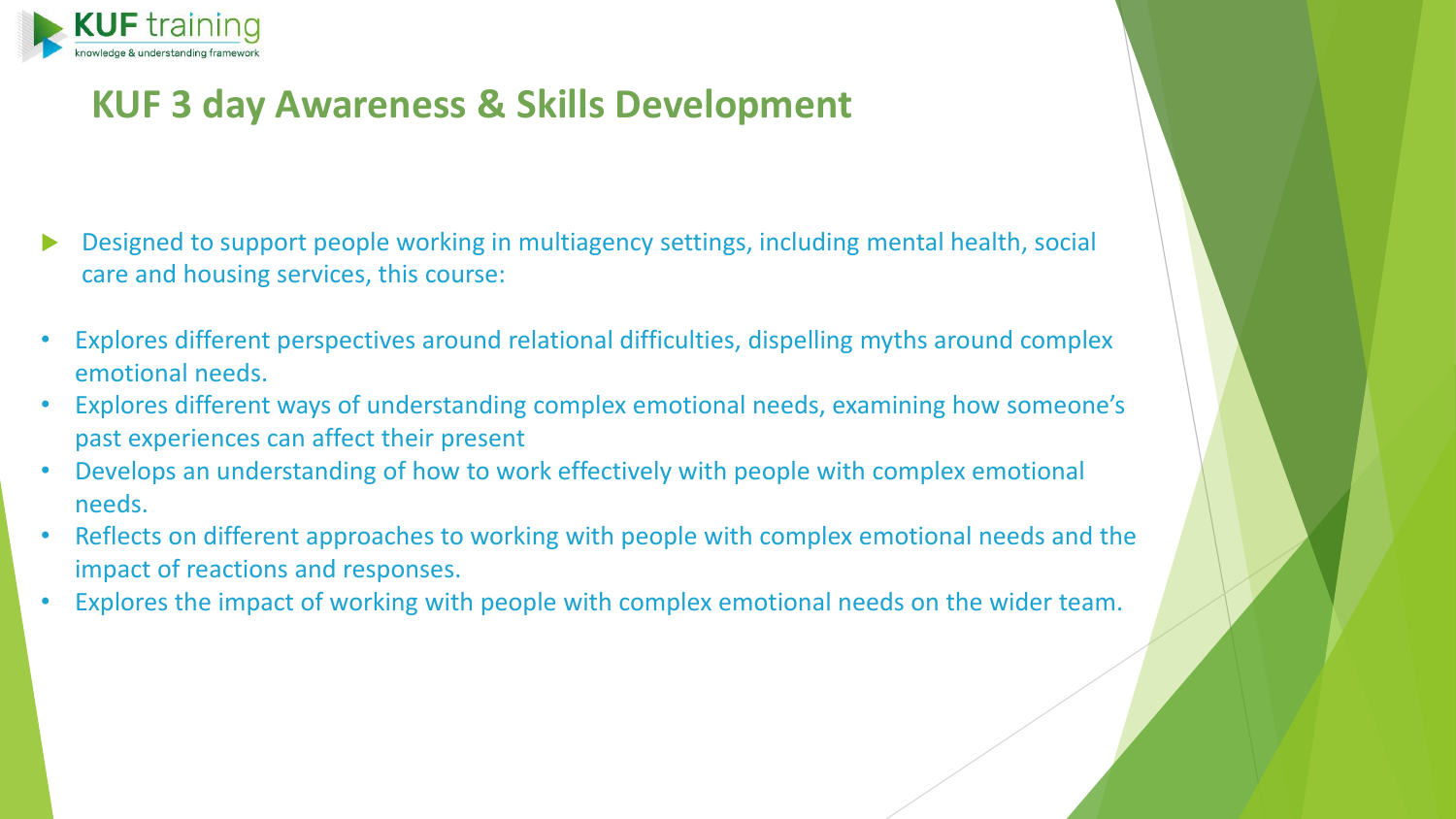

### **KUF 2-day Specialist Training – Criminal Justice**

- Designed specifically for people working on the Offender Personality Disorder Pathway, this course:
- Provides a framework for understanding the development of complex emotional needs
- Introduces formulation as a means to understand how the past might impact on the present
- Supports staff to recognise and respond to the interpersonal dynamics of working with service users in complex settings
- Develops skills around team working, reflective practice and staff wellbeing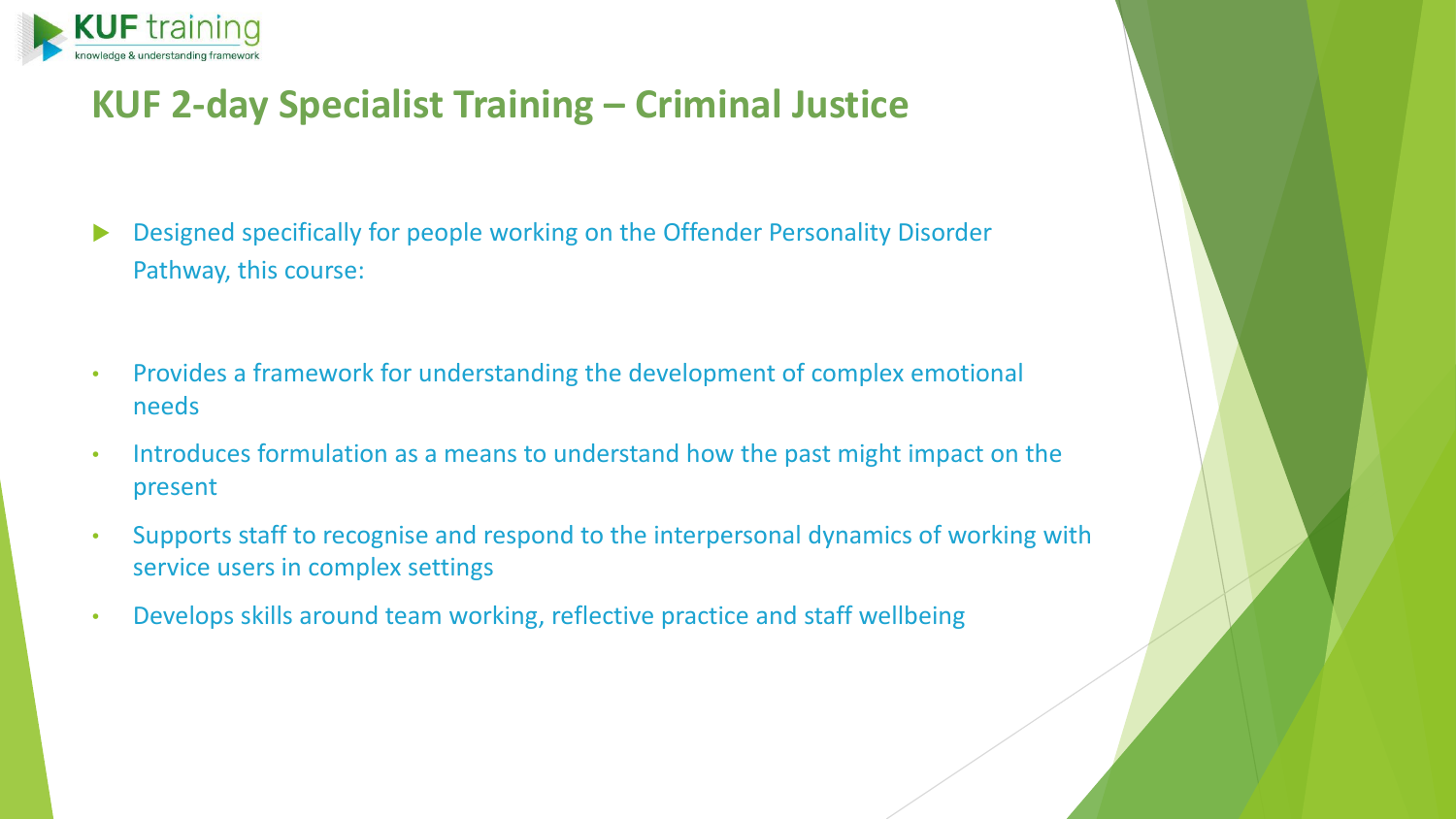

### **WKUF+ 4-day Specialist Training – Supporting Women**

- Designed specifically for people working with women with complex emotional needs in secure settings, this course:
- Provides a framework for understanding the development of complex emotional needs
- Introduces formulation as a means to understand how the past might impact on the present
- Explores the meaning and function of self-harm
- Examines the role trauma and neglect play in the narrative of women's lives
- Supports staff to recognise and respond to the interpersonal dynamics of working with women in secure settings
- Develops skills around team working, reflective practice and staff wellbeing